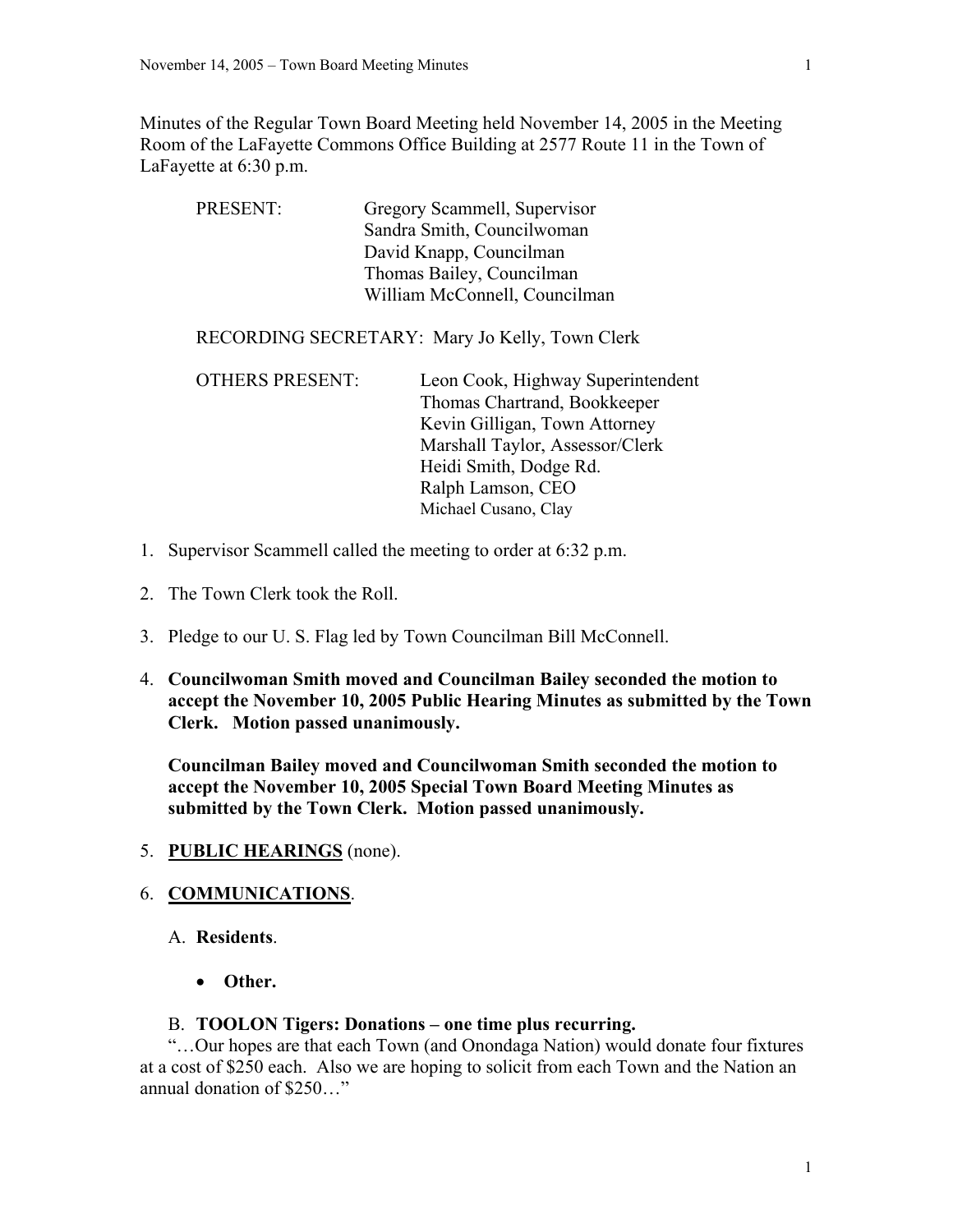Supervisor Scammell said he has asked the other supervisors about this. One has responded back that they are in the same situation we are in that we have just finished our budget process.

# C. **Onondaga County Health Department**: **Division of Environmental Health – Satisfactory public water source**.

# D. **NYS Office of Real Property Services**: **2005 STAR Administrative Aid.**

"…Your STAR Administrative Aid payment will be \$1,835.84…"

#### E. **NYS Comptroller's email**: **Increased energy prices**.

"…Local governments will have to spend at least \$375 million more this year for gasoline, diesel, fuel oil, natural gas and electricity because of increased prices and millions more because of the impact of higher energy prices on the cost of goods and deliveries, according to a survey released today by New York State Comptroller Alan G. Hevesi….The Comptroller's Office received responses from 124 local governments of the 648 to which it sent the survey…The costs for gasoline, diesel, fuel oil, natural gas and electricity for local governments are approximately \$1 per gallon higher today than the average cost during the most recently completed fiscal year, roughly a 70 percent increase. Natural gas and electricity costs are estimated to be 35 and 11 percent higher, respectively, than last year….overall local government expenditures will increase \$375 million…"

# F. **Onondaga County Legislature: 11.01.05 meeting agenda.**

### G. **Salvation Army**: **Christmas Bureau, 2005**.

"…Christmas Bureau Distribution Day at the Oncenter is scheduled on Thursday, December  $22<sup>nd</sup>$  at a new time from 1:00 p.m. to 7:00 p.m... Registration begins on Monday November  $28^{th}$  and ends on Wednesday, December  $15^{th}$ ..."

# H. **NYS DEC: MS4 Annual Report**.

"…The municipal separate storm sewer system (MS4) Annual Report has been updated to provide MS4s the opportunity to report on activities specific to their stormwater management programs….A public comment DRAFT version of the MS4 Annual Report is available on the Division of Water's file transfer protocol (FTP) site:…"

#### I. **Association of Towns, NYS: 2006 Training School & Annual Meeting**.

"…The 2006 Training School & Annual Meeting will be held at the New York Hilton Hotel, New York City, February 19-22, 2006…"

Supervisor Scammell believes Councilman Bailey was our delegate last year.

Councilman Bailey said for the past 2 years.

Supervisor Scammell asked if he felt it was worthwhile.

Councilman Bailey said yes. The presentations are very beneficial giving information about things going on in Albany. It's good to send someone. It's a good change of information.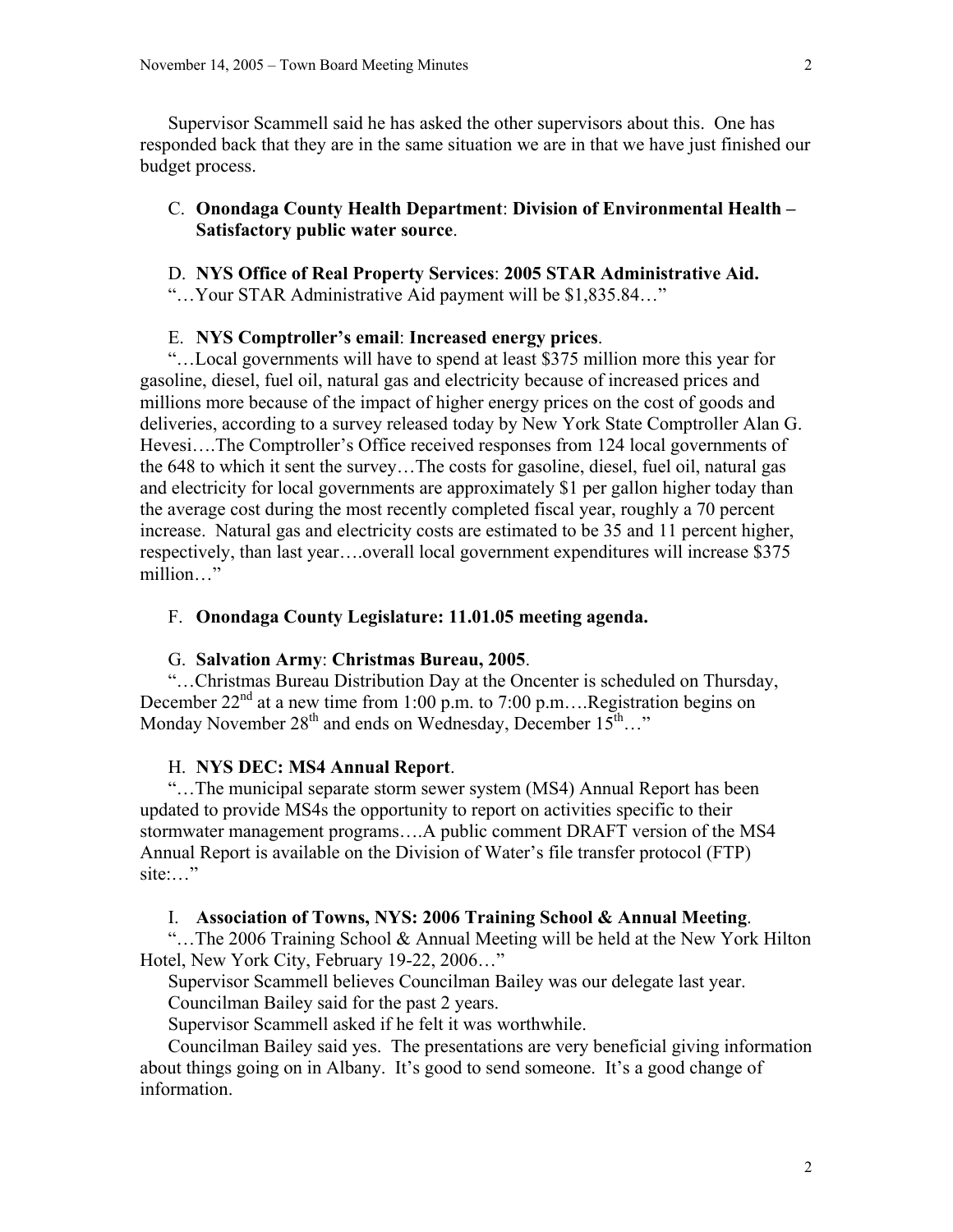#### **J. Other.**

Supervisor Scammell said Councilman McConnell sent an email around regarding the railroad.

Councilman McConnell said he has received a point of contact and will be speaking to him tomorrow morning.

### 7. **SPECIAL REPORT**. None.

# 8. **REPORTS**.

# A. **DEPARTMENTAL** (**4th** Monday).

- 1) **Building & Zoning Code Enforcement**: Ralph Lamson & Jack Sutton.
	- a) **1970 Junk Yard Ordinance review. Process comparison, towing, "firm up". (RL, JS, PB, ZBA & TB members, PP feedback).**
	- b) **Junk vehicle status prioritized (multiple vehicles & long standing (apparent) violations) spreadsheet listing (in process**).
		- 1. **2300 2330 Route 11 South, across from LaFayette Rural Cemetery, multiple autos & properties.**
		- 2. **Route 11N (just north of town offices) 2 autos, visible from LPL parking lot**.
		- 3. **2805 Route 11A. Business in A-R.**
	- c) **Vehicle dismantling? Route 11 South**.
	- d) **Riparian Rights. "Warning. Altering drainage flows on your property may give rise to legal action against you by impacted property owners" – building permit, subdivision process, newsletter article**.
- 2) **Dog Control**: Sue Snavlin & Madeline Despres.
	- a) **Dog logs 2005**.
	- b) **Mr. Carmen Millmaci: livestock damage estimate**.
- 3) **Highway Superintendent**: Leon Cook.
- 4) **Justice:** Malcolm Knapp & Maureen Perrin.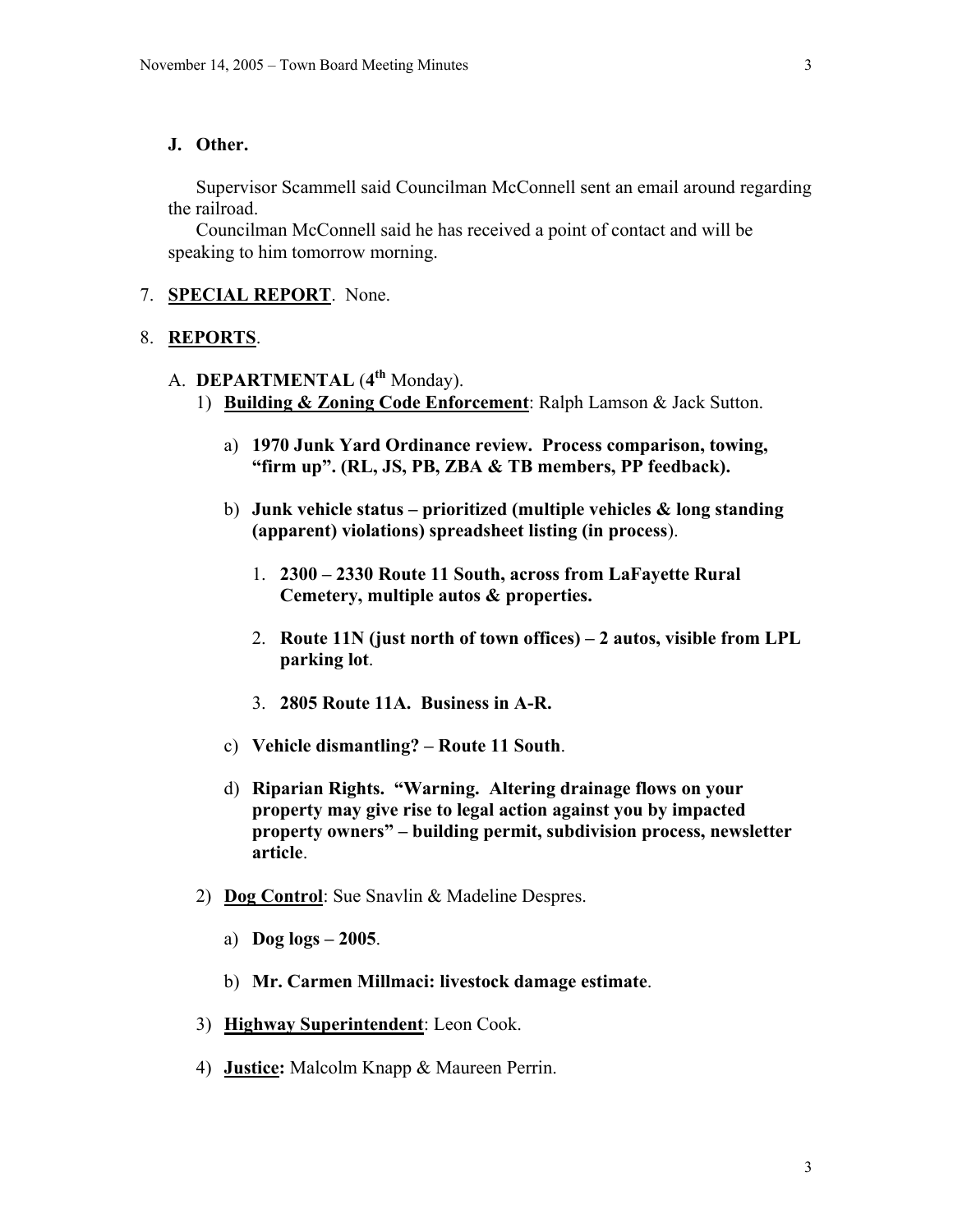- **Replacement for Kim Amidon**.
- 5) **Library Director**: Scott Kushner.
- 6) **Recreation Director**: Regina Reinschmidt.
- 7) **Town Clerk**: Mary Jo Kelly.
- 8) **Town Supervisor**: Greg Scammell.
	- a) . **Intermunicipal Shared Services/Cooperation & Consolidation, 2005 Onondaga Citizens League study.**
	- b) **Apulia Road property flooding & ice buildup: Awaiting SEMO grant application**.
- B. **COMMITTEE** (**2nd Monday**).
	- 1) **Communications & Technology** (MF/PK/MK/MT/GS).
		- a) **Town Website & email (new email(s) code enforcement) Digital Towpath evaluation**.
		- b) **New server applications** (MS Office, pictometry, town website).
		- c) **Transition to Digital Towpath**.
			- **Parallel.**
			- **Website.**
			- **Town email addresses (tolxxxxx@aol.com to tolxxxx@??).**
			- **Files.**
	- 2) **Emergency Response** (TB/BM).
		- a) **LFD exhaust vents AFG grants**.
		- b) **Onondaga County Department of Communications** OCICS MOU.
		- c) **Susquehanna RR brush fires created by grinding** (LFD, JFD, ToL).
	- 3) **Employee Policies & Benefits** (MJ/SS/MD).
	- 4) **Environmental & Conservation Advisory Board**.
		- a) **2006 assessment (Acer Forestry, David Skeval Preliminary survey, DEC aerial survey).**
		- b) **Legal authority to spray, use public funds to protect private investments, health issues, permissions needed, windage on neighboring properties?(KG**)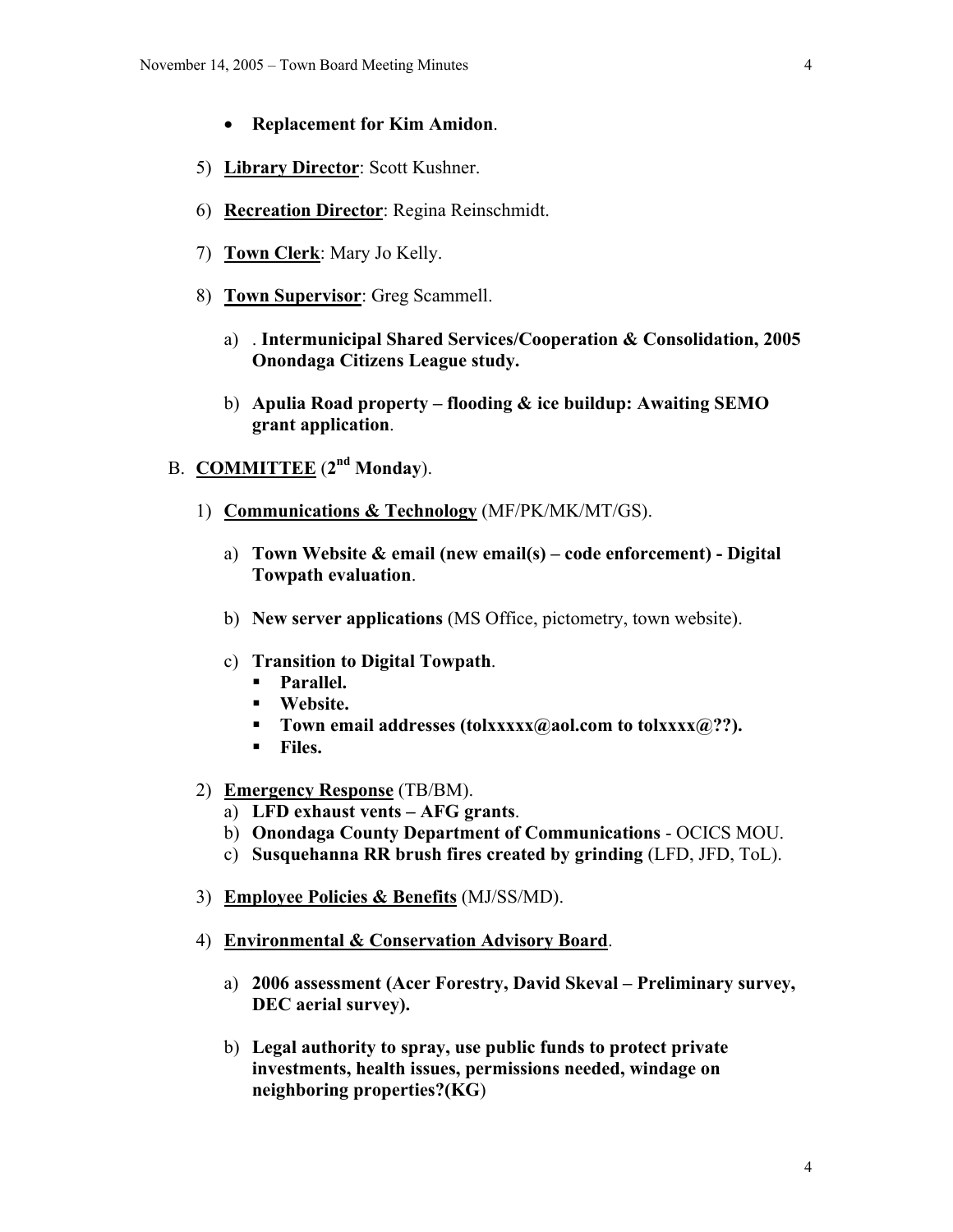- c) **2005 Assessment of community impact**.
	- **1,098 acres (DEC map) of ~28,800 acres (~45 square miles). 3 4% of total land area.**
	- **Mailer sent to 150 parcels. 32 interested citizens, 23 parcels who attended meeting.**
- d) **Liabilities of town as well as neighboring property owners**.
- 5) **Highway** (PP/LC/DK/SP/CP).
	- a) **Long term capital equipment forecast**.
	- c) **Road maintenance schedule**.
- 6) **Physical Plant** (HS/DK/BM).
	- a) **LaFayette Community Center: Ice buildup solution over kitchen area (Deferred until later this year**). DK.

Councilman Knapp will get a quote for this.

b) **Heating/Cooling system alternatives, new temperature controls, Phase 1 report, Clay Smith, P.E.** 

#### c) **Historical heating oil usage in town buildings** (LC).

Supervisor Scammell said Leon Cook submitted figures on the heating oil and fuel costs for the Highway Dept. He noted the figures are for gallons of gasoline.

Leon Cook said the price of gasoline has gone down but it doesn't seem like the cost of diesel is going down like the gas price is.

Councilman Knapp asked if the heating oil is staying the same.

Leon Cook thinks so. They are keeping the heat down as low as they can keep it.

#### 7) **Recreation & Youth** (DK/SS/RR).

# a) **Marion Bailey Park**.

# 1. **BSA Scout Stephen Kuhns – Eagle project, install grills**.

Councilman Knapp said the grills are still in the storage unit.

Councilman McConnell said he has called Steve Kuhns quite a few times during September and October and hasn't heard back.

Councilman Knapp said if they don't get done, he and Jerry Marzo can put them in.

Councilwoman Smith said but that is part of his Eagle Project.

#### 2. **BSA Scout Peter Slowick – Eagle project**.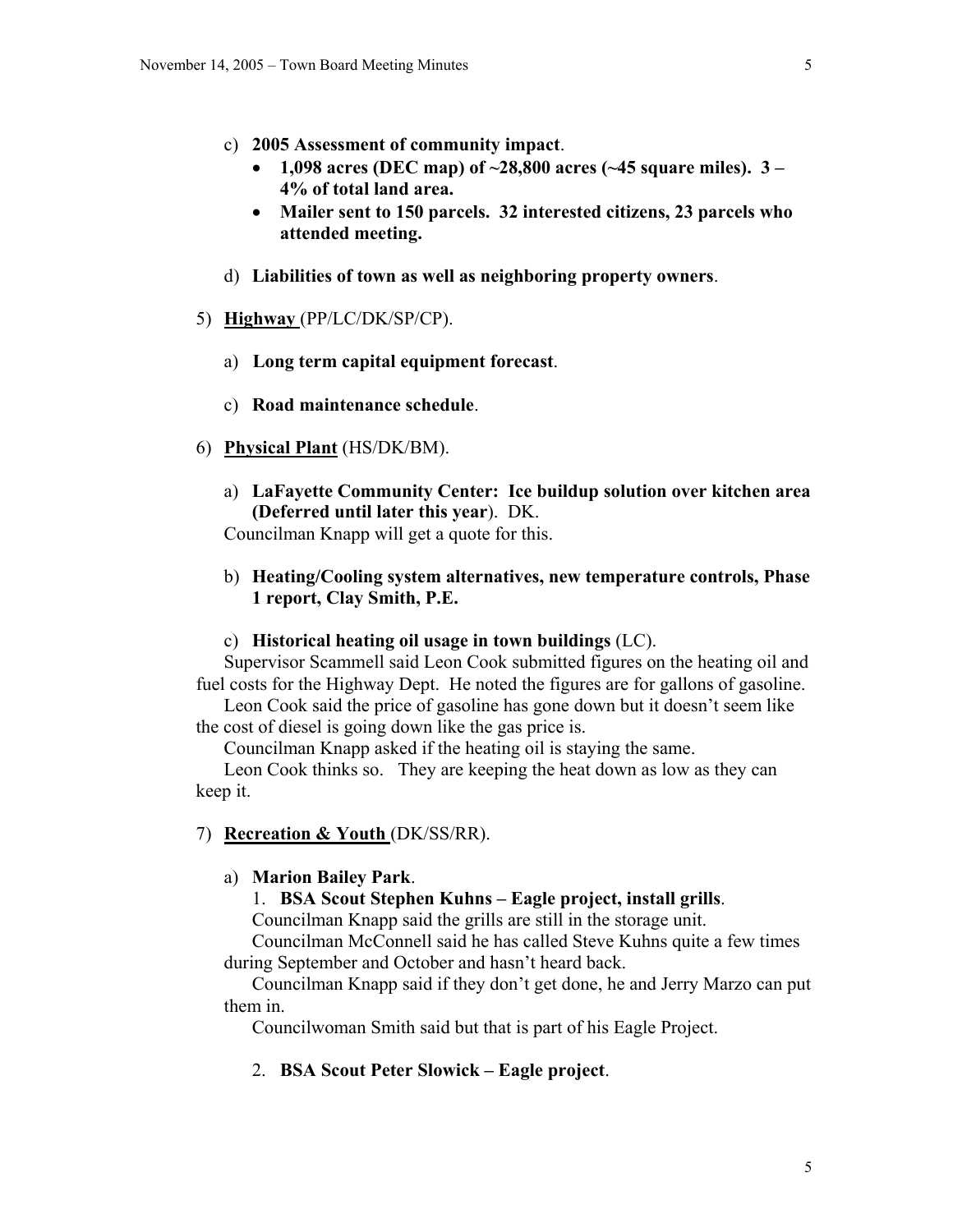Councilman Knapp got a note from Peter Slowick stating he is looking for other projects.

### 3. **Pavilion YCIP(?)/Local estimates**.

### b) **LaFayette Beach**.

### 1. **Survey/transfer LaFayette Beach from LCC to town**.

#### 2. **Roof over sandbox (Herb Salladin**). Bids. DK.

Councilman Knapp said the cost of an umbrella would be about ½ the cost of constructing a roof over the sandbox.

#### 3. **Repair lacrosse box**.

Councilman Knapp said the Community Council put money in their budget for the repairs to the lacrosse box to keep it safe.

#### c) **Fred Stafford Park**.

**1. Lacrosse facility – estimates (\$5K – materials only), (re)location possibilities.** 

# • **Tully-\$12k – materials only (all volunteer labor**).

Supervisor Scammell thinks the only place for relocation of the box lacrosse would be at Stafford Park. He spoke to someone in Tully who said the cost of theirs was about \$12,000.

Councilman McConnell said the estimates he got were just for 4' x 8' boards and 2' x 6' boards down there and didn't include anything else.

Councilman Knapp thinks with the cost of wood going up, it will be higher. He thinks we could find a spot for it at Stafford.

Supervisor Scammell said the neighboring property has changed hands a couple of times. The window has closed on being able to purchase it. Is there an interest in moving the box to Stafford?

Councilman Knapp thinks the repairs will buy us some more time. From an adult league standpoint, it would get them back in the running.

Supervisor Scammell asked for thoughts on funding. We could apply for a grant. We would need some kind of drawing.

Councilman Knapp doesn't think that would be too difficult. He thinks Mark Drumm has a plan for the one in Tully.

Councilman McConnell said the figure he got from Mark Drum was minimal. It could be just for material.

### 2. **Geese & feeding**.

 Supervisor Scammell said we could put a sign up asking folks not to feed the geese.

 Councilman Knapp said the sign could read "Please help to keep our park clean, don't feed the geese".

 Councilman Bailey said the sign could ask to help keep our park sanitary, please don't feed the geese. Maybe this could be a Boy Scout project.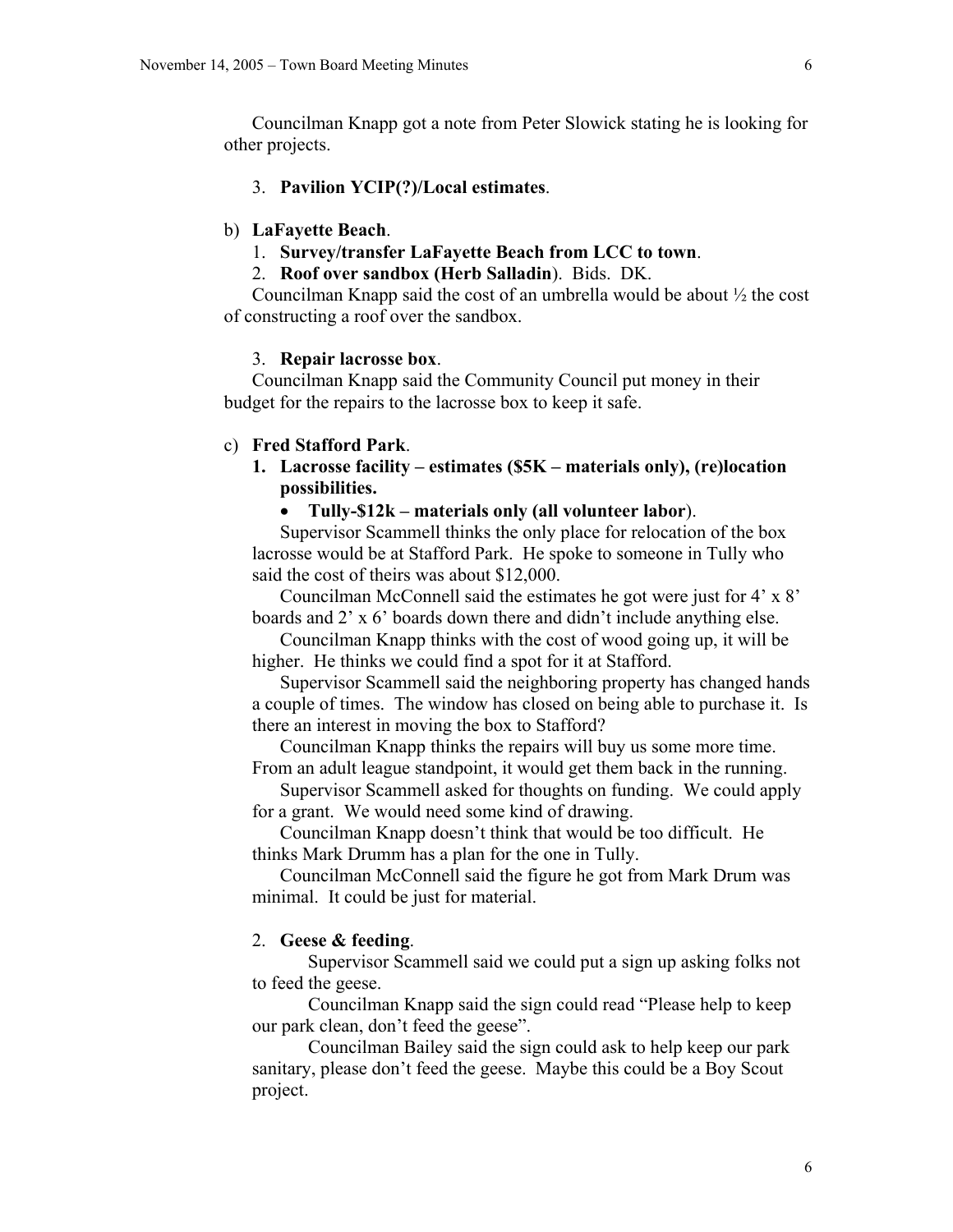Supervisor Scammell said we would need 3 signs. Councilman Knapp will talk to Peter Slowick about this.

### 3. **Clapboards on backside of bathrooms need repair**.

# 4. **Ball field trash disposal**.

Supervisor Scammell said we have no cans at the pavilion but we do have a dumpster. He presumes this is the way it will stay. We have talked about having something at the fields.

Councilman Knapp thinks we need something at the fields. People come in from out of town and there's the concession stand there. It makes it difficult if you don't have anything but the dumpster.

Supervisor Scammell asked how we prevent the animals from getting into them.

Councilman Knapp said we need to come up with a way of emptying them.

Mary Jo said Regina Reinschmidt said they were going to talk to Brad Palmer about emptying them more frequently.

Councilwoman Smith said we received free cans from OCRRA a couple of years ago. Maybe they would have some more.

# 5. **Polypropylene netting – Gary DePalma. Estimates for additional (Jack's Shack, Beach) netting projects. \$2100 for Stafford Park Pavilion. DK. Remove light?(PP suggestion**).

Supervisor Scammell said Paul Puttkamer believes the light in the pavilion might be what is attracting the birds. If we remove the light, it would not allow people to remain at the park after dark which we know happens from time to time.

### 8) **Safety (**TR/SS/LC/RR).

#### a) **LPL 7.26.05 inspection follow-up**.

Councilwoman Smith has a call in for estimates on some of the electrical items.

#### b) **Box Lacrosse 8.29.05 inspection follow-up**.

#### c) **Stafford Park concession building 6.24.05 inspection follow-up**.

#### d) **LaFayette Beach 6.24.05 inspection follow-up**.

Councilwoman Smith said the High School has done some of the repairs. They have a Safety Meeting tomorrow night.

Councilman Knapp said the alarm went off at the Town Offices over the weekend. He, Councilman Bailey and Mary Jo were here. The LaFayette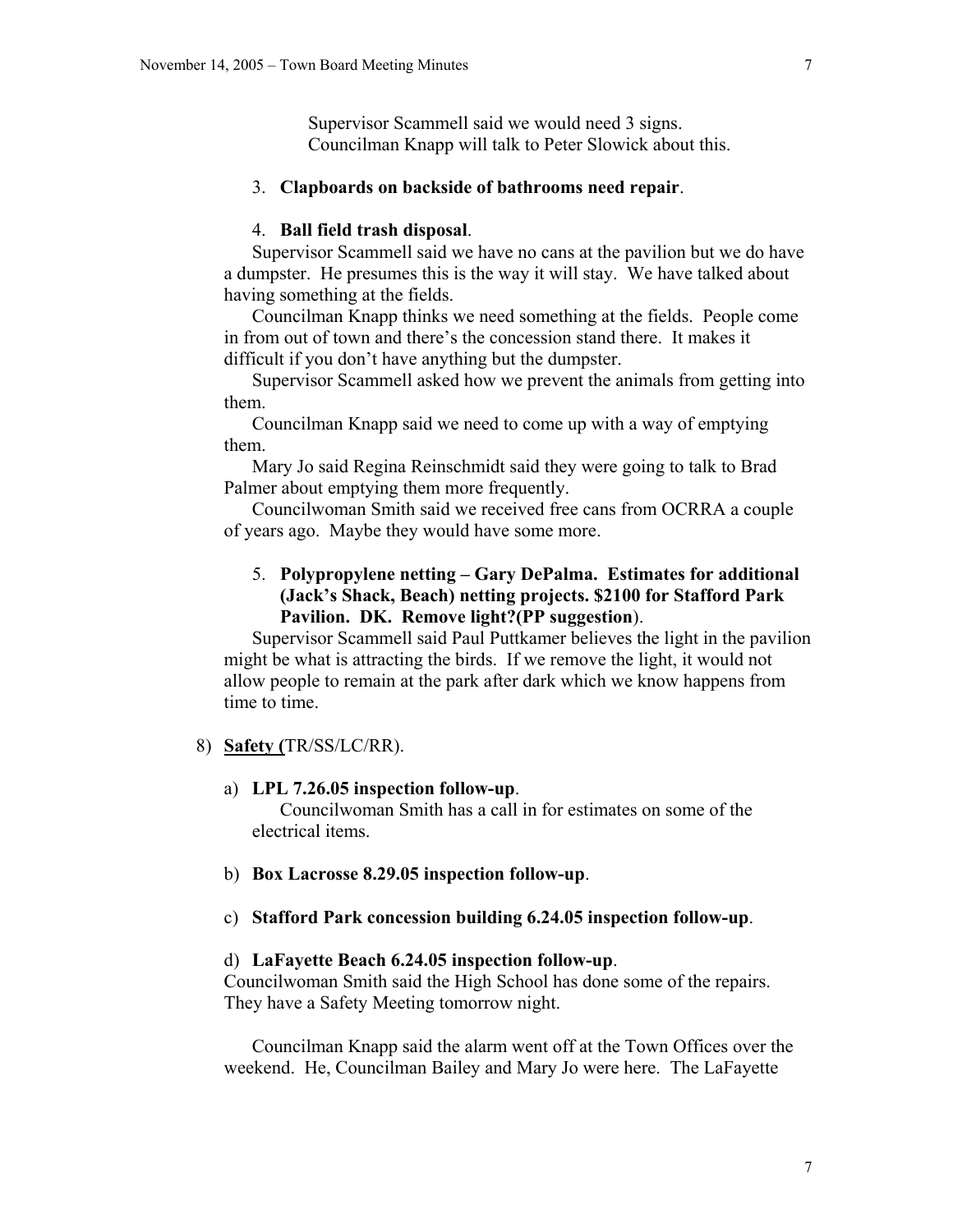Fire Dept. disconnected some wires to get it to shut off so it shouldn't go off again.

9) **School District liaisons** (BM/PP).

#### 10) **Senior Transportation & Housing** (GS/BO).

• **Onondaga County Department of Aging & Youth – mobile office (to be rescheduled**).

#### 11) **Service Awards** (DK/BM/JS/GH).

- a) **Service awards & tax exemptions in multi-municipal situations**.
- b) **NYS Board of Real Property Services Application for Volunteer Firefighters/Volunteer Ambulance Workers Exemption**.

Councilman Knapp said we are talking about \$100 a year.

Marshall Taylor said if you have the maximum exemption.

Councilman Knapp said it was \$100 overall and that included the town, school and county.

Marshall Taylor said in LaFayette, the town would be about \$4, the county would be \$7 and the school would be about \$22. At the last assessors meeting he heard the fire departments are complaining because their understanding of the law is that they would get a \$3,000 credit. He thinks there is a lot of discussion on what the law says and the possibility of changing it. The groups around the state are upset because it's not what they thought it was.

Councilman Knapp said the figures for a \$100,000 house would typically be \$7.92/town, \$78.89/school and \$22.59/county.

Marshall Taylor said we haven't even approached the school about this yet. The only one that has done anything now is the county.

Tom Chartrand said they are meeting on the  $22<sup>nd</sup>$ . They have not approved it at this time.

Councilman Knapp said Marshall Taylor will have to go through the process whether the town approves this or not.

Marshall Taylor said yes. If anyone comes in and wants it, they will have to fill out a form and the fire department will have to supply some proof that they are eligible for it.

Councilman Knapp asked if there was anything in the bill that said they have to be active or respond to so many calls.

Marshall Taylor said they have to be active members.

Tom Chartrand said they have to have been a member for at least 5 years.

Marshall Taylor said the fire department will have to supply verification.

Supervisor Scammell asked about the fire district as opposed to the fire department.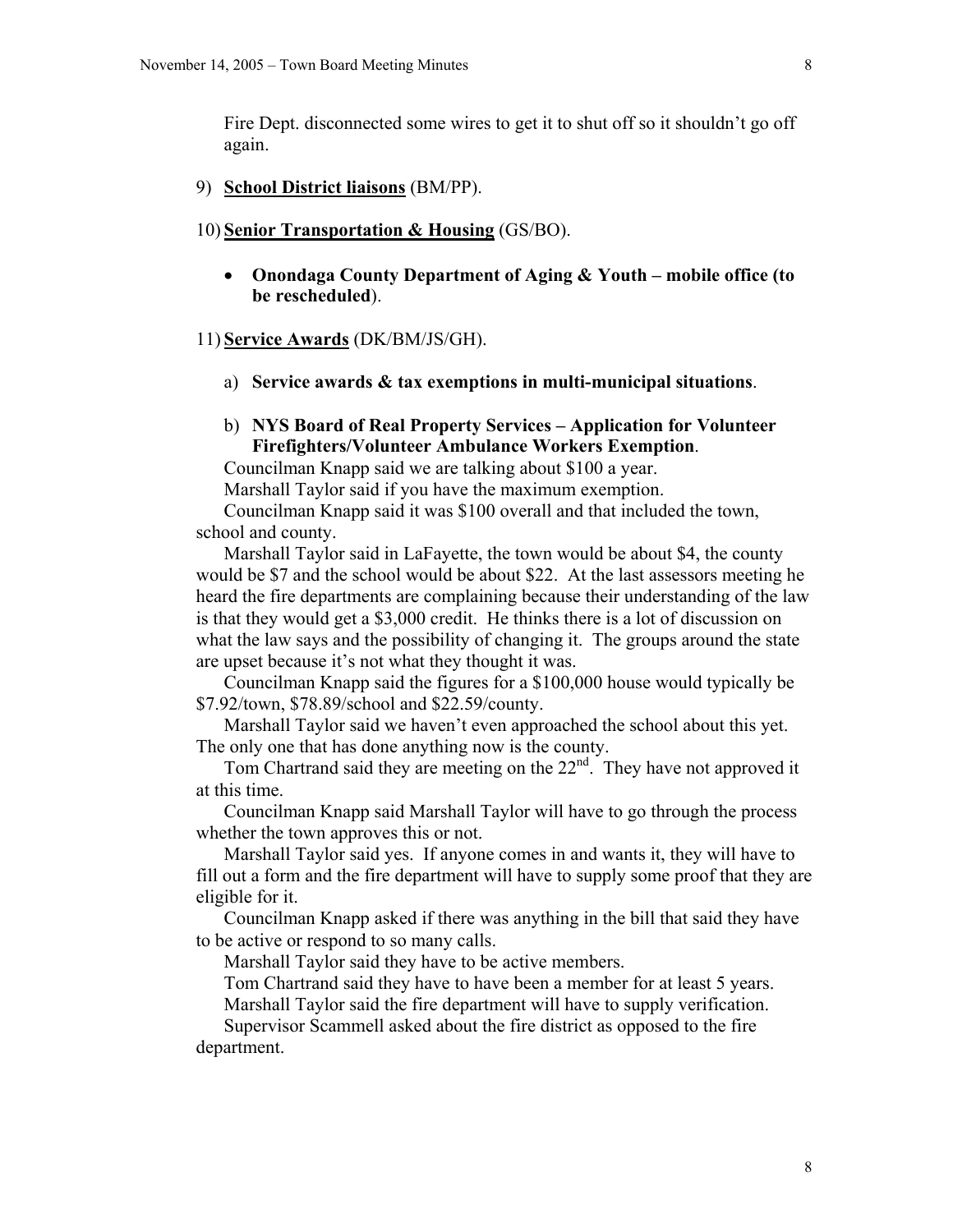Tom Chartrand said it's tied to where you live. If you live in LaFayette and are a fireman in the Jamesville Fire Department, you would file for the exemption in the Town of LaFayette. The Towns of Pompey and Fabius have passed this.

Kevin Gilligan said Onondaga, Solvay and Geddes have all passed this. You can pass it by resolution.

Councilman Knapp said it would cost about \$640/year maximum.

Tom Chartrand said this cost is absorbed by the taxpayers.

Supervisor Scammell thinks at one time the Board wanted to know if the fire department was interested in this and they weren't. However, it seems if we pass this it shows we are appreciative of their work. He asked Kevin Gilligan how we should go forward with this.

Kevin Gilligan said he can have something ready for the next meeting.

Councilman Bailey thinks we should wait to see what the county does at their next meeting. We should see what the county passes first.

Tom Chartrand said the standards are set by the state.

Kevin Gilligan said the state says enrolled member and you can't change that until they explain what they mean.

Councilman Knapp said and 5 years is 5 years.

Kevin Gilligan said correct. He thinks you also have to have a public hearing. You might want to schedule this for the next meeting.

Marshall Taylor would recommend Supervisor Scammell call Karen Carney. At their last meeting she had some concerns. There's so much up in the air he doesn't know what to advise the Board to do.

Supervisor Scammell said before the  $4<sup>th</sup>$  Monday, he can call Karen Carney, the county will have decided and we can decide what we want to do. If the county passes it and Karen Carney's comments are not of a concern, does the Board want to move ahead?

The Board was in favor of going forward with this.

**Councilmen Knapp moved and McConnell seconded the motion to**  schedule a public hearing on November 28<sup>th</sup> at 6:30 or as soon there after as **the matter can be heard, to consider the approval of a Tax Exemption for Volunteer Firefighters and Volunteer ambulance Workers. Motion passed unanimously.** 

### 12) **SOTS & OCRRA Liaison** (DK/BM).

#### 13) **Water** (GS/SS).

- a) **U.S. Army Corps of Engineers/Jamesville Reservoir Preliminary Restoration Plan complete, seeking nonfederal (NYSDEC) cosponsor for 33% share of \$7.2M.**
- b) **Northeast LaFayette Water district. Financial assistance letter to Congressman Jim Walsh complete.**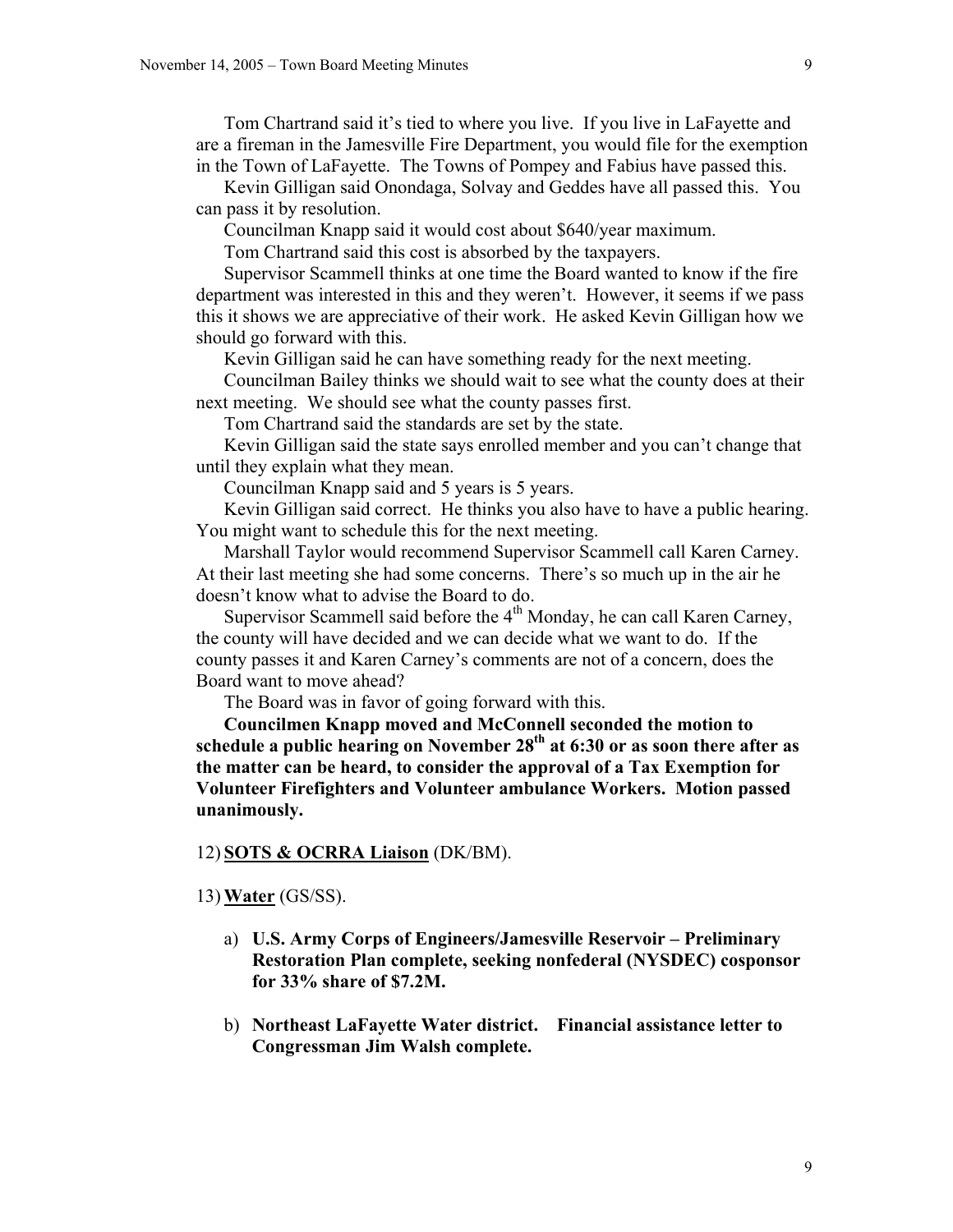- c) **Smokey Hollow Service Improvement district (Coye Road Water district). Financial assistance letter to Congressman Jim Walsh complete.**
- d) **Hamlet drainage study request submitted to NYS DOT.** 
	- **NYS DOT notified of subsidence behind M. Amidon's property**.

# 14) **ZONING REVIEW** (GS).

- a) **Jamesville Reservoir Preservation District/JRPA change.**
- b) **Minor/small Subdivision procedure streamlining suggestions (intake procedure, sketch plan conference, applicants without counsel, surveyor or engineer, submission quality, meeting frequency).**

Supervisor Scammell said some of this related to putting out information for a person coming in to explain how to proceed. A person would come in and pick up the application and the instructions. The information would tell them what they need to think about doing.

Councilman Knapp said it might be helpful to have a sheet to go along with the application explaining what each question is asking.

- c) **Corridor Plan.**
- d) **Digitized zoning map, correction & amendments.**
- e) **Density (rezoning from A-R to Rn), noise (from neighboring businesses).**

Councilman McConnell said FOCUS has opinions on this that he will be bringing forward in the future.

- f) **Subdivision procedures.** 
	- **1. Public notification of neighbors.**
	- **2. Time frame.**
	- **3. Record keeping.**
	- **4. SOCPA meets every 3 weeks.**
	- **5. Drainage, riparian rights, building permit notification, subdivision notification.**

# 9. **LITIGATION & OTHER LEGAL MATTERS**.

# A. **Onondaga Nation land claim & land rights.**

B. **William May mobile home on Jamesville Reservoir. County court rules in town's favor.** 

Mary Jo said they did not appear at the last Zoning Board of Appeals Meeting as they did not have their survey ready.

Kevin Gilligan said the court is holding off on everything pending the Zoning Board of Appeals determination.

Councilman Knapp asked if it would be proper to include the Justice Court in receiving the Zoning Board of Appeals Meeting Minutes to show them he doesn't seem to be acting in good faith.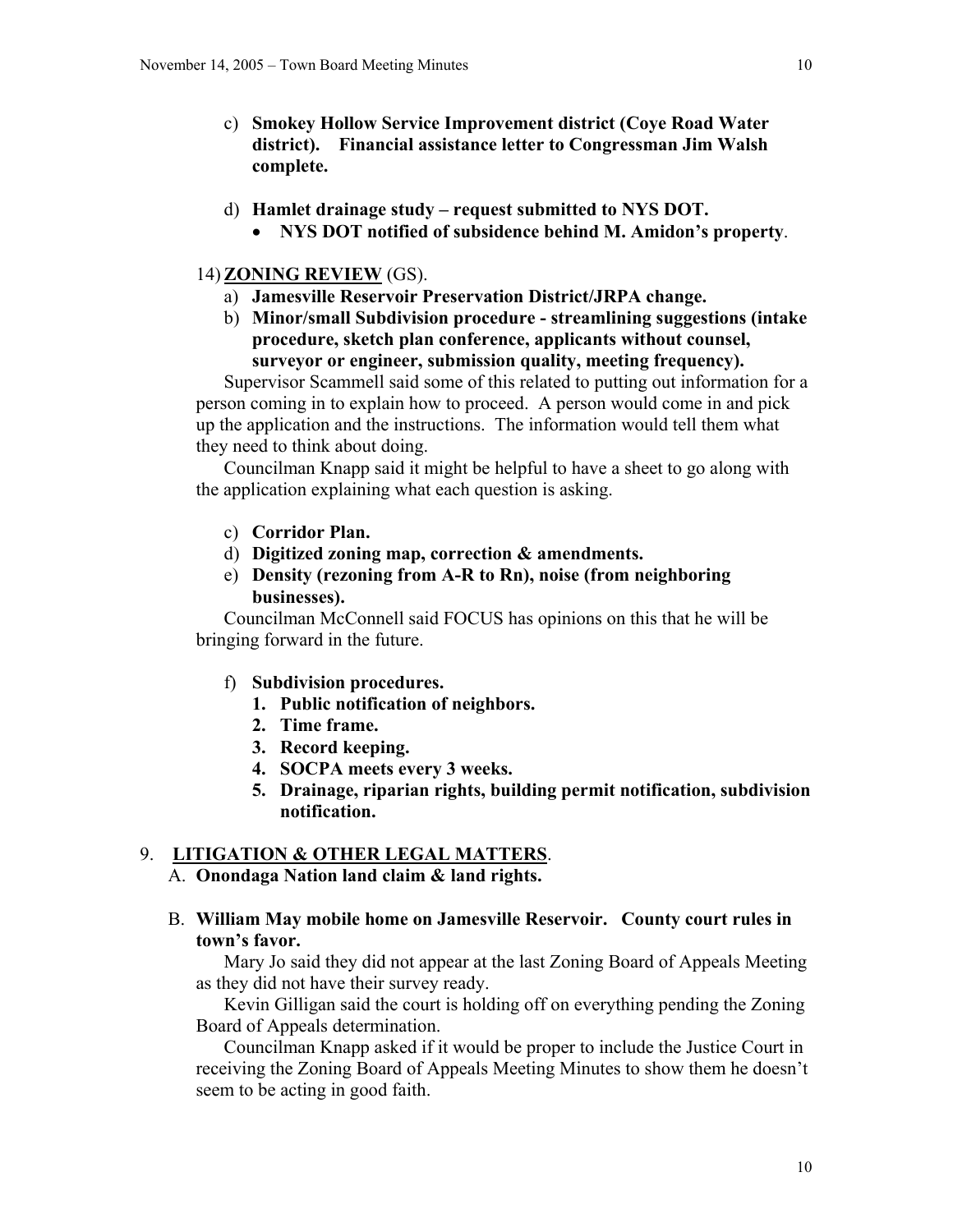Kevin Gilligan would think we could send the Zoning Board of Appeals Minutes to Sam Young who could forward them on to the Justice Court.

Supervisor Scammell would like to move forward with this.

Councilman Bailey asked if this would be as far as incurring additional costs.

Supervisor Scammell said if that is what we need to do to get him to comply or be responsible for some fine money.

Councilman McConnell believes he should pay some restitution for the expense he has caused the town.

Councilman Knapp asked if the Zoning Board of Appeals can deny this if it continues to go on.

Kevin Gilligan said yes they can.

Councilman McConnell would support Chairman Beggs and the Zoning Board of Appeals if they chose to go this route.

Councilman Bailey said if the town went forward and removed this trailer from the island it would originally be a cost to the town which could be passed on to Mr. May.

### C. **Robert Shute – Route 11.**

Nothing has been received from the DeWitt Court yet.

### D**. Lynn Hutton – Summer Ridge Road work.**

Kevin Gilligan talked to his attorney this afternoon. A whole bunch of title papers were delivered to his office at 4:00 p. this afternoon. These were corrected papers. There will be a gap in insurance. No insurance company is going to backdate their policy. Because he did the work and didn't have the insurance in place, there is no way for him to go back now and get coverage for that period of time. In terms of the agreement, Kevin is of the understanding that the signed agreement will be in their hands in the morning and that the original insurance policy that Lynn has will be delivered tomorrow as well. He thinks by tomorrow the only outstanding item will be the gap issue. He doesn't see any way around it. The Board will need to waive that gap period tonight if they are so inclined.

Councilman McConnell asked where the process broke down that this occurred. How do you prevent the attitude of someone stating they are not going to do certain things or pay for certain things?

Supervisor Scammell asked what would happen if the Board didn't waive it?

Kevin Gilligan said at this point he is not in compliance with the Planning Board's conditions. At this point he couldn't obtain building permits for the lots. He thinks Lynn Hutton might have contracts for the lots.

Councilman McConnell asked if once all the paperwork is drafted tomorrow, Lynn Hutton could sell the lots.

Kevin Gilligan said once all the conditions have been met that the Planning Board set, they would advise the Planning Board they could sign off on it and they would advise Ralph Lamson that building permits could be done on the lots.

Councilman McConnell said the folks who wish to move on will be punished by this.

Kevin Gilligan said that is the only leverage this Board has right now.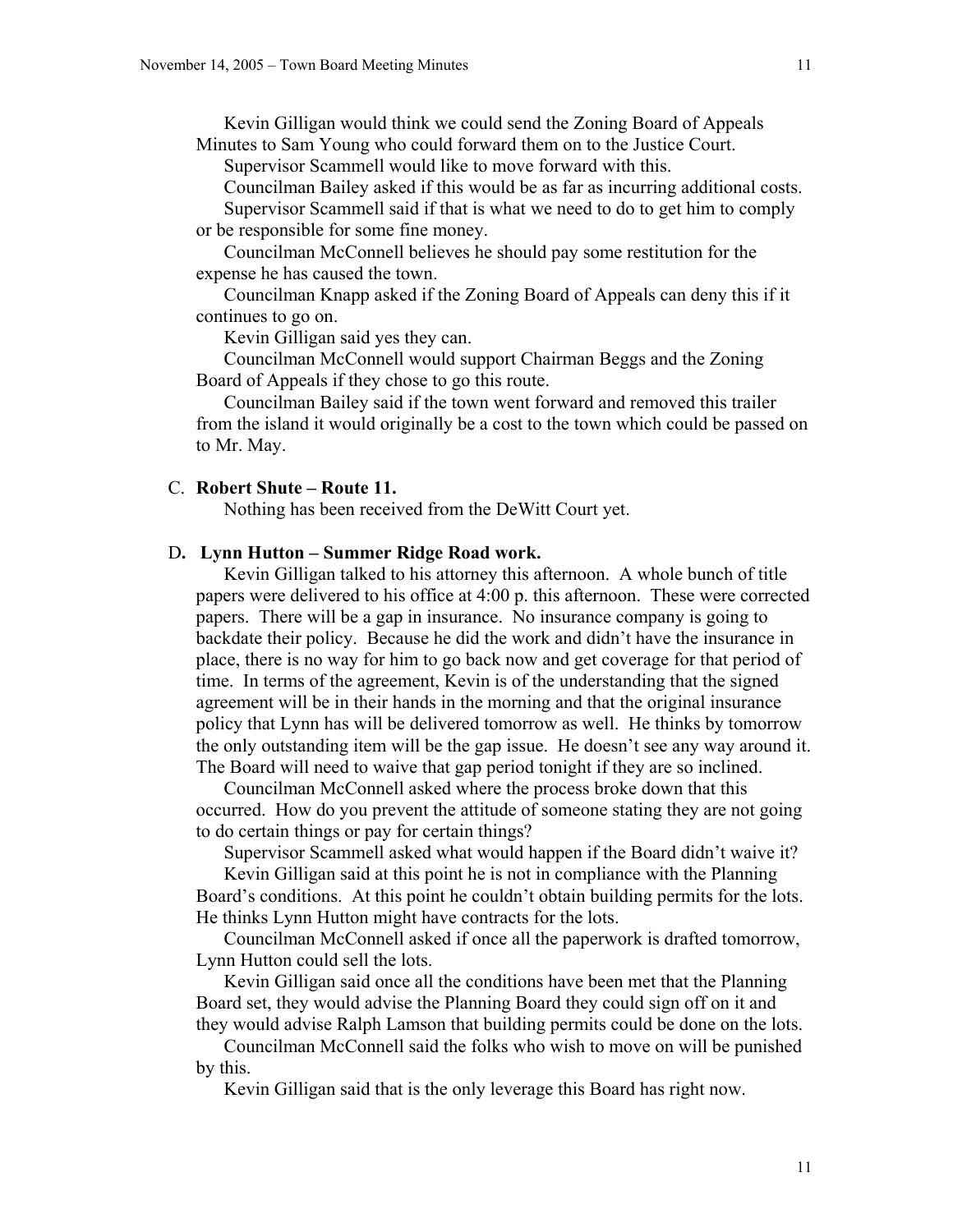Councilman McConnell said there is no way to recover the gap in insurance. Kevin Gilligan said correct.

Tom Chartrand asked if an additional bond could be held in case of any additional claims.

Kevin Gilligan said you could. He wouldn't know how to establish it.

Councilman Knapp asked if once the paperwork is done tomorrow, is all the area done up there?

Kevin Gilligan thinks that is pending. He still owns some lots on Naomi Rd. too.

Councilman McConnell said he owns land near his home and near the pool. The 150 acres near his home is pending sale right now.

Supervisor Scammell asked if it would hurt to wait a couple of weeks before deciding on this.

Kevin Gilligan said the Board could wait to see if they received all the paperwork they are supposed to receive.

Councilman McConnell thinks it's unacceptable to be on record before the Planning Board making the statements that he wouldn't pay for certain items and he just wonders where the process broke down.

This matter is tabled until the next Town Board Meeting.

# 10. **UNFINISHED BUSINESS & ACTIVE PROJECTS**.

# A. **ZBA request for mobile home inventory, including status (MT).**

Supervisor Scammell said this has been completed and he gave the information to Steve Beggs. Marshall Taylor got the information together.

# B. **FOCUS 2010 - Strategic Plan survey.**

Councilman McConnell said the S.U. report is completed and the Committee is working on their part of the report. The Steering Committee should have this ready for the December  $12<sup>th</sup>$  Meeting.

#### C. **2006 Town-wide property revaluation.**

#### D. **SPDES.**

### E. **Current IRS 990's: LFD, LPL & LCC.**

Supervisor Scammell said he has the 990's for 2002 and 2003 for the fire department. He has the 2004 990's for the library. He has nothing for Community Council.

# F. **Other.**

The Board reviewed information regarding the burn permit for the landfill. Supervisor Scammell asked Leon Cook if they referred to a specific part of the law when they said they wouldn't issue future burn permits.

Leon Cook said Fabius gets a year-round permit. They were told when it expires at the end of December, it won't be renewed. They told Cliff Parker that they wouldn't be giving any burn permits out for next year.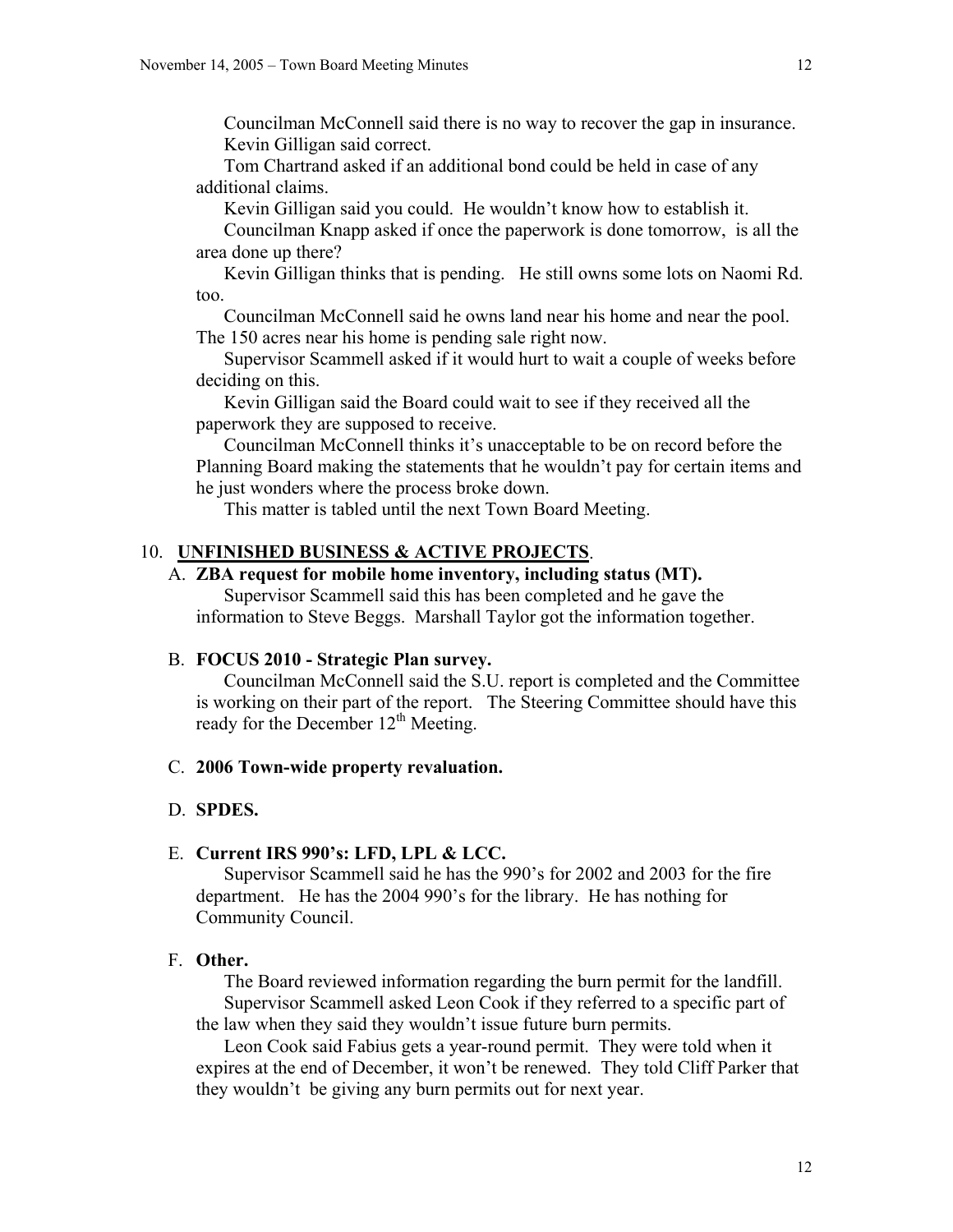Supervisor Scammell doesn't see anything in the law on this. He asked who Cliff Parker talked to.

Leon Cook said he has the name written down at the shop. It's under the DEC Air Quality Control.

Supervisor Scammell asked Leon Cook to get him the name and number.

Councilman Knapp would just like to clarify this. If we can't burn next year, we need to know to let people know what they can and can't bring on Cleanup Days.

Councilman McConnell asked about the energy conservation letter being sent out to create awareness.

**Councilman Knapp moved and Councilwoman Smith seconded the motion to send the energy conservation for fiscal year 2006 letter out to the Town of LaFayette employees, Highway Superintendent, LaFayette Volunteer Fire Dept. and Committee Chairpersons. Motion passed unanimously.** 

Councilman McConnell said he visited with Ralph Lamson about email and Ralph went out and got his own. He asked about digital towpath. Where do we want to go on this? He thinks it's the way to go.

Supervisor Scammell said this has been discussed. He believes the Board wishes to move toward the digital towpath.

Councilman Knapp asked if transferring the data over to it would be between Mike Forte and their representative.

Councilman McConnell would just like to know if we are moving ahead to do this.

Supervisor Scammell said the voucher is before the Board tonight to get this going and to activate it.

Councilman McConnell said in his research he found there is a lot of potential for growth.

### 11. **NEW BUSINESS**.

#### A. **Copying authorization for new(?) board members.**

Supervisor Scammell said should there be any change in Board Members, authorization must be given for them to receive Town Board information.

# **Councilman Knapp moved and Bailey seconded the motion to authorize Town Board information be sent to any new members of the Town Board. Motion passed unanimously.**

### B. **Other.**

Michael Cusano asked what the issue of spraying was about.

Supervisor Scammell said that was for tent caterpillars. The DEC advised us not to do it and our own attorney advised us not to do it. If individual land owners wanted to do it, it was up to them.

Michael Cusano said he is a Conservation Lobbyist. He said Jamesville Reservoir has been very fortunate they have been spared from water chestnuts. Oneida and other